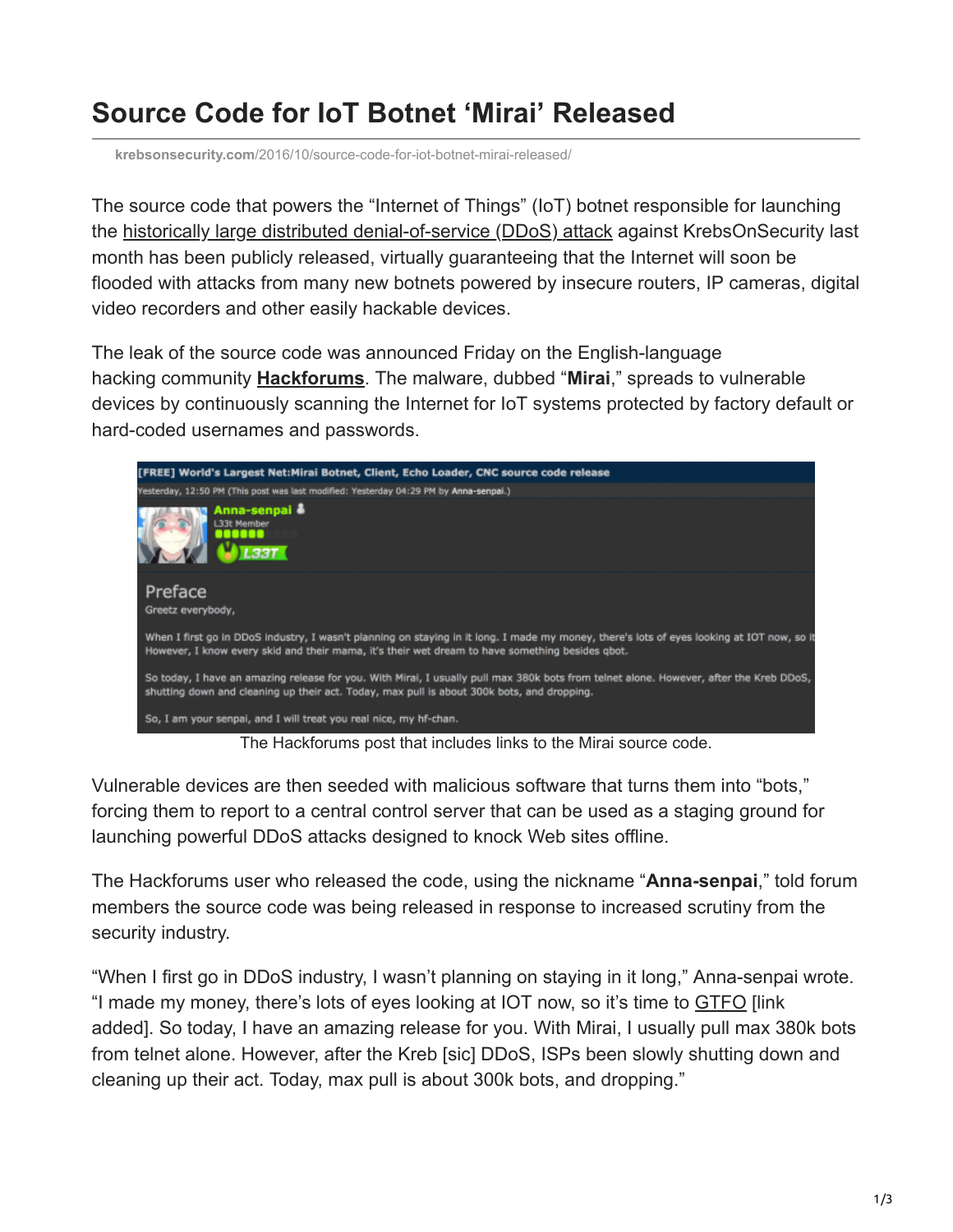Sources tell KrebsOnSecurity that Mirai is one of at least two malware families that are currently being used to quickly assemble very large IoT-based DDoS armies. The other dominant strain of IoT malware, dubbed "**Bashlight**," functions similarly to Mirai in that it also infects systems via default usernames and passwords on IoT devices.

According to research from security firm **Level3 Communications**, the Bashlight botnet currently is responsible for enslaving nearly a million IoT devices and is in direct competition with botnets based on Mirai.

"Both [are] going after the same IoT device exposure and, in a lot of cases, the same devices," said **Dale Drew**, Level3's chief security officer.

Infected systems can be cleaned up by simply rebooting them — thus wiping the malicious code from memory. But experts say there is so much constant scanning going on for vulnerable systems that *vulnerable IoT devices can be re-infected within minutes of a reboot*. Only changing the default password protects them from rapidly being reinfected on reboot.

In the days since the record 620 Gbps DDoS on KrebsOnSecurity.com, this author has been able to confirm that the attack was launched by a Mirai botnet. As I wrote last month, preliminary analysis of the attack traffic suggested that perhaps the biggest chunk of the attack came in the form of traffic designed to look like it was [generic routing encapsulation](https://www.incapsula.com/blog/what-is-gre-tunnel.html) (GRE) data packets, a communication protocol used to establish a direct, point-to-point connection between network nodes. GRE lets two peers share data they wouldn't be able to share over the public network itself.

One security expert who asked to remain anonymous said he examined the Mirai source code following its publication online and confirmed that it includes a section responsible for coordinating GRE attacks.

It's an open question why anna-senpai released the source code for Mirai, but it's unlikely to have been an altruistic gesture: Miscreants who develop malicious software often dump their source code publicly when law enforcement investigators and security firms start sniffing around a little too close to home. Publishing the code online for all to see and download ensures that the code's original authors aren't the only ones found possessing it if and when the authorities come knocking with search warrants.

My guess is that (if it's not already happening) there will soon be many Internet users complaining to their ISPs about slow Internet speeds as a result of hacked IoT devices on their network hogging all the bandwidth. On the bright side, if that happens it may help to lessen the number of vulnerable systems.

On the not-so-cheerful side, there are plenty of new, default-insecure IoT devices being plugged into the Internet each day. **Gartner Inc.** [forecasts](http://www.gartner.com/newsroom/id/3165317) that 6.4 billion connected things will be in use worldwide in 2016, up 30 percent from 2015, and will reach 20.8 billion by 2020. In 2016, 5.5 million new things will get connected each day, Gartner estimates.